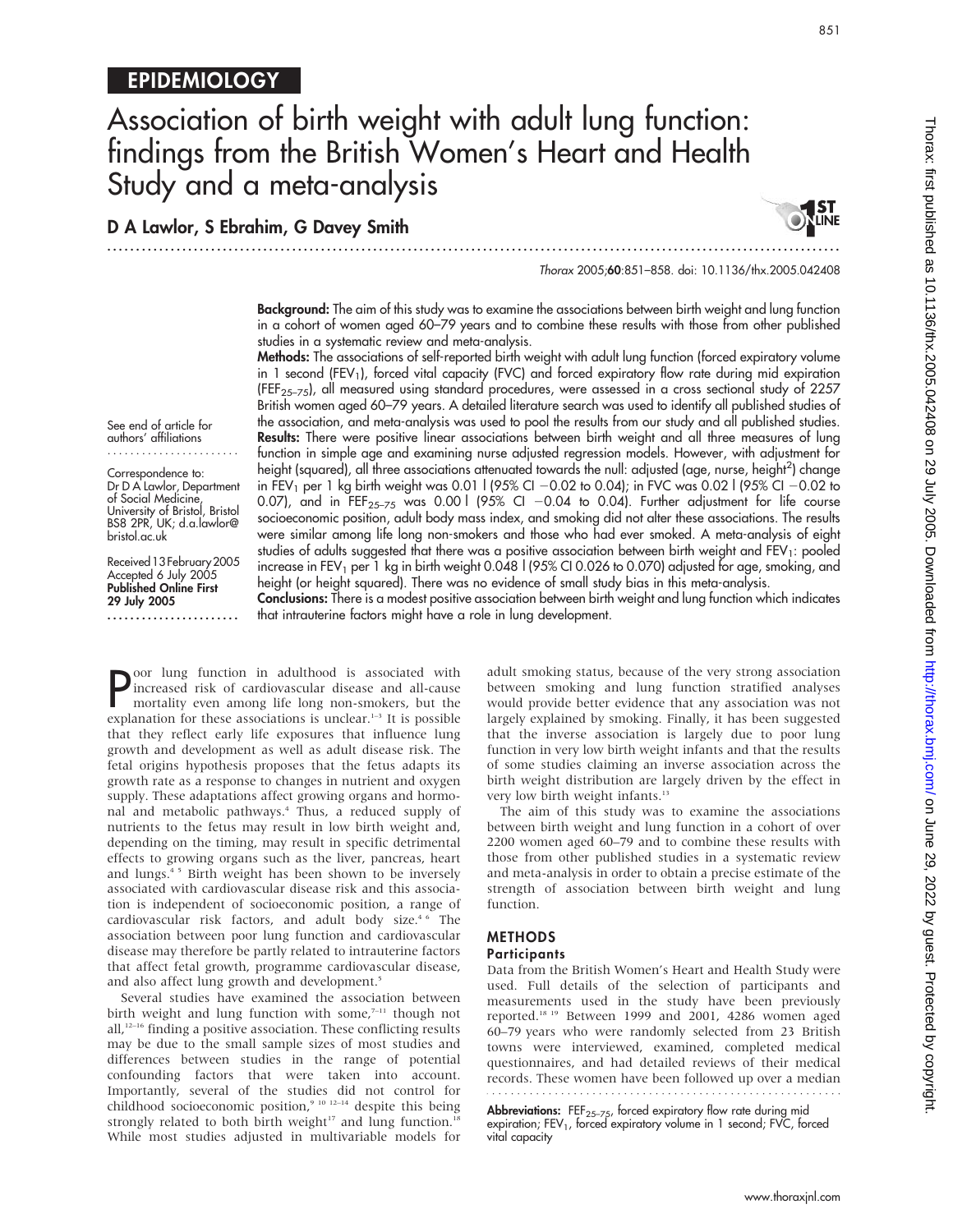## Measurements

### Lung function tests

Lung function tests were carried out using a digital meter Vitalograph with an attached printout of forced vital capacity (FVC), forced expiratory volume in 1 second (FEV<sub>1</sub>), and forced mid expiratory flow rate (FEF<sub>25-75</sub>). The Vitalograph was calibrated each day using a 1 litre syringe and automated so that results were adjusted for ambient temperature. For each assessment a research nurse demonstrated the technique to the participant. The participants then performed some practice efforts. They were then required to perform a minimum of three reproducible FVC measures (within 5% of maximum FVC produced). The output that produced the highest sum of FVC and  $FEV_1$  were used in the analyses. Women who could not perform three reproducible measures or who were unable to attempt the lung function assessment were excluded. All assessments were carried out by one of five research nurses who were trained to carry out the assessment in a similar manner.

### Birth weight

In both the baseline questionnaire and the follow up Q3 questionnaire women were asked to record their birth weight in pounds and ounces, which were converted to kilograms. In Q3 only, women were also asked to indicate into which of five birth weight categories (of 2 lb size) they believed their birth weight fell. In previous publications we have shown that self-reported birth weight at baseline had a similar distribution to British women of a similar age for whom there were hospital records of birth weight available, and that the associations between self-reported birth weight at baseline and adult anthropometric measures were in the same direction and of a similar magnitude to what would be predicted from recorded measures.<sup>20</sup><sup>21</sup> For those women who provided birth weights rather than category of birth weight, at both baseline and Q3 ( $N = 690$ ) the two measures were highly correlated (Pearson's correlation coefficient 0.97) with a mean difference between the two measures (95% limits of agreement) of  $0.013$  ( $-0.379$  to  $+0.405$ ) kg. For those women who also indicated which birth weight category they fell into  $(N = 670)$ , all but 12 showed absolute consistency between these two means of asking about birth weight. For this analysis a continuous birth weight variable has been generated for all women by using primarily the baseline self-report, substituting this for the Q3 continuous self-report if there was no baseline report and then substituting for the mid point of the categorical values for those with no continuous report ( $N = 853$  of 2431 with any birth weight data). The mean birth weights for those providing a continuous value was identical to that calculated for those providing just a categorical value  $(3.30 (0.84) v 3.31 (0.55))$ .

### Other measurements

As previously reported, information on the following 10 indicators of life course socioeconomic position were obtained from the baseline questionnaire:

- N occupational social class of father (categorised into six categories using the Registrar General's classification from I (professional) to V (unskilled manual));
- whether childhood home had a bathroom;
- whether childhood home had a hot water supply;
- whether participant shared a bedroom as a child;
- family access to a car when participant was a child;
- age at leaving full time education (collapsed into four categories:  $<$ 15, 15–17, 18–21, and  $>$ 21 years);
- N adult occupational social class of head of household (categorised into six categories using the Registrar General's classification from I (professional) to V (unskilled manual));
- car access in adulthood;
- pension arrangements (state only, occupational and state, private and state, all three of occupational, private and state);
- house ownership (owner occupied, private renting, living with family, council (public) rented).<sup>18</sup>

Smoking history (never, past, and current including amount and details of starting and quitting), marital status, and smoking history (never, past, and current including amount and details of starting and quitting) of husbands/ long term partners were self-reported either at the research nurse interview or in the mailed questionnaires. Standing height was measured without shoes using a Harpenden Stadiometer recording to the nearest millimetre, and weight (to nearest 0.5 kg) was measured in light clothing using a Schoen portable scale that was calibrated each morning.

## Statistical analysis

Analysis of variance was used to assess between-nurse variation in lung function measurements. A series of linear regression models were used to estimate the association between birth weight and each measure of lung function. In the basic models adjustment was made for examining nurse and age. In the next model height squared was added to the basic model. The square of height was used because, in an earlier study of the association between stature and lung function, it was concluded that a proportional model best described the association<sup>22</sup> and in our data we found that this was also the case (in a regression model with height this explained 12% of the variation in  $FEV<sub>1</sub>$  whereas height squared explained 17%). Additional adjustment was then made for all indicators of socioeconomic position from across the life course and in the final model the women's adult smoking status was also added. In order to determine whether the association was linear, we first examined the association with three indicator variables for the quarters of birth weight and then compared this with a model in which the birth weight quarters were entered as a continuous variable. We computed a likelihood ratio test to compare these two nested models. In addition, we examined the association in a restricted sample of women excluding those in the lowest quarter of the birth weight distribution and who may have had low birth weight because of prematurity. To determine whether there was any interaction between birth weight and either adult height or adult body mass index, all of these variables were split into quarters and stratum specific associations examined. F-tests were computed to determine statistical evidence of an interaction between birth weight and adult anthropometric measurements in their associations with lung function. Because of the strong association between adult smoking and lung function, simple adjustment for smoking in regression models may be insufficient to account for its potential confounding effects. As a result, the regression models were repeated stratified by smoking status. In all analyses robust confidence intervals were estimated which take into account the clustering between participants from the same towns.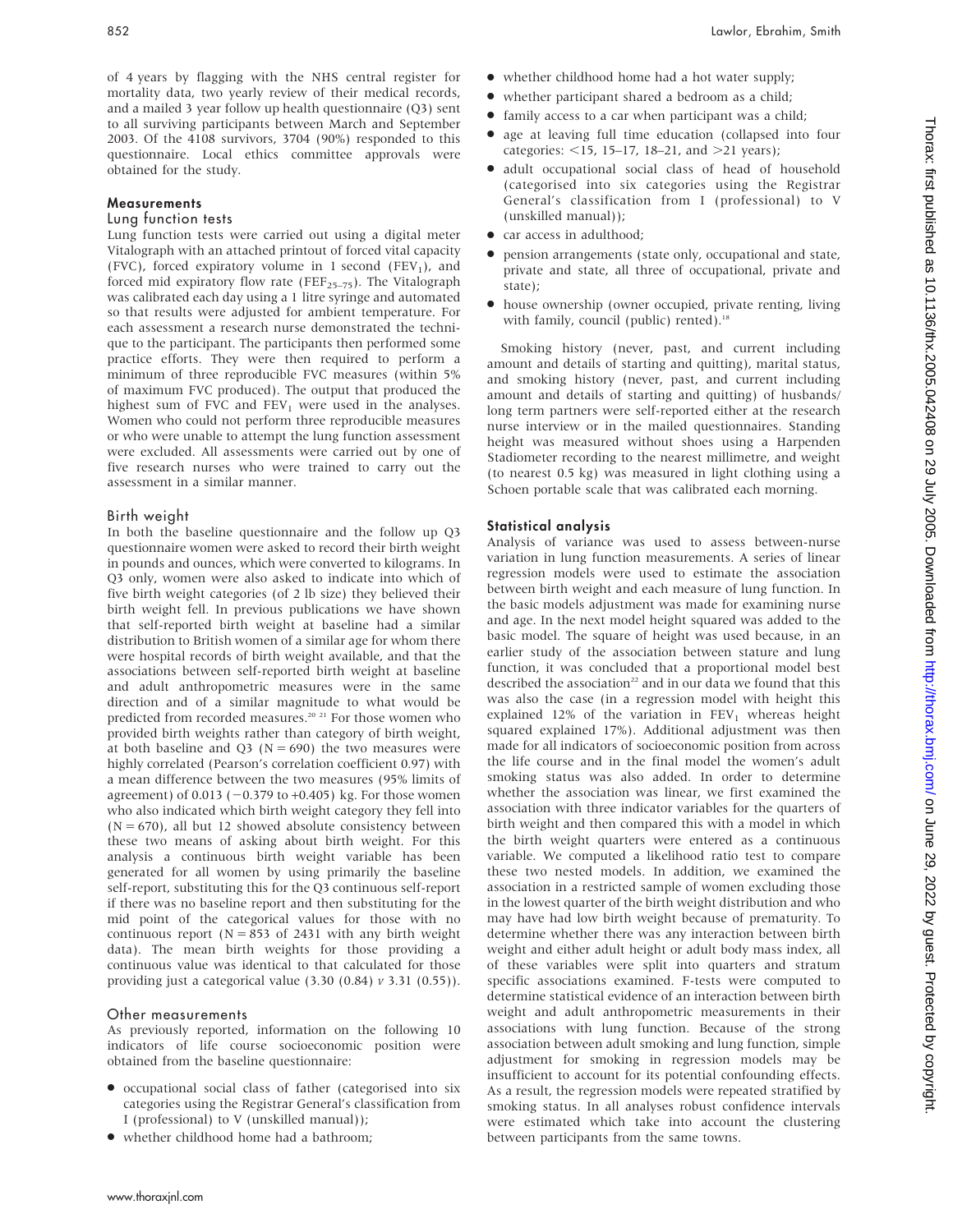To correct for the possibility that our estimates of the association between birth weight and lung function would be diluted by our use of self-reported birth weight, we undertook a series of sensitivity analyses in which we used the reported correlation coefficients of the association between self-report and medical records of birth weight to correct our estimate.23 In these analyses we used intraclass correlations of 0.6 and 0.9 to correct our regression coefficients,<sup>23</sup> multiplying by the inverse of these coefficients. All analyses were undertaken using Stata version 8.

### Meta-analysis

A search of Medline and Embase (up to December 2004) was undertaken using the search terms ''lung function'' OR ''FEV\$'' OR ''FVC\$'' OR ''FEF\$'' OR ''Spirometr\$'' AND ''birth weight'' OR ''birth size'' OR ''intrauterine growth'' OR ''small for gestational age'' OR ''fetal origins\$'' OR ''Barker's hypothesis''. Bibliographies were searched for additional references. Studies were included in the systematic review if they examined the association between birth weight and lung function assessed in adulthood (defined as age 18 years or older). We included studies that were written in any language. Studies were included in the meta-analysis if a regression coefficient of the association of measures of  $FEV<sub>1</sub>$ on birth weight were presented, could be estimated, or was obtained through contact with the authors. Meta-analyses of other lung function outcomes were not undertaken because there were too few studies with outcomes other than  $FEV_1$ . We decided a priori to assume heterogeneity between studies as some studies were in male populations only and our study was in a female population. Fetal growth rates differ between the sexes and in other areas it has been suggested that this results in different effects of fetal programming between the sexes.<sup>24</sup> Random effects meta-analysis was therefore undertaken.25 Funnel plots were examined and statistical evidence of small study bias was assessed with Egger and Begg tests.<sup>25</sup> All analyses were undertaken using Stata version 8.

### RESULTS

Of the 4286 participants 3911 (91%) completed adequate lung function measures and 2431 (57%) provided selfreported data on their birth weight. Those who were unable to complete adequate lung function measures were older (mean (SD) age 69.8 (5.7) years  $v$  68.8 (5.5) years,  $p = 0.001$ ) and more likely to have ever been smokers (61.7% (95% CI 56.6 to 66.6)  $\nu$  53.5% (95% CI 52.0 to 55.1),  $p = 0.003$ ). Women who provided self-reported data on birth weight had better lung function tests than those who did not (mean (SD) values in those with birth data compared with those without these data were: 2.02 (0.5)  $l \nu$  1.19 (0.5) l, p<0.001 for FEV<sub>1</sub>; 2.86 (0.8) l  $\nu$  2.73 (0.7) l, p <0.001 for FVC, and 1.50 (0.7) l  $\nu$ 1.37 (0.7) l,  $p<0.001$  for FEF<sub>25-75</sub>). Women who provided birth weights were also less likely to be from manual social classes in childhood (77.2%  $v$  83.7%, p<0.001) and adulthood (54.8%  $v$  60.6%, p<0.001), were less likely to be current smokers (10.6%  $\nu$  13.0%, p = 0.02), and were taller as adults (1591.4 mm  $\nu$  1582.9 mm, p<0.001). There was evidence of some difference between the nurses in lung function assessments: mean (SD)  $FEV<sub>1</sub>$  for nurse 1 was 2.00 (0.53) l; for nurse 2 was 1.92 (0.46) l; for nurse 3 was 2.02 (0.52) l; for nurse 4 was 2.01 (0.50) l; and for nurse 5 was 1.96 (0.50) l, p  $(analysis of variance for difference in means) = 0.05$ . All lung function measures have therefore been adjusted for examining nurse by including examining nurse as an indicator variable in all analyses.

In total, 2257 women (53%) had complete data on both lung function measures and birth weight and all remaining analyses are for these 2257 women only. Birth weight was similar in those women who were able to perform lung function tests and those who were not  $(3.31 \text{ kg } v)$  3.32 kg,  $p = 0.4$ ). Among the 2257 women included in further analyses the mean (SD) birth weight was 3.31 (0.76) kg.

Tables 1–3 show the associations between birth weight and each measure of lung function. In the basic model with adjustment for examining nurse and age only, birth weight was positively and linearly associated with all three measures of lung function. These associations were linear across the birth weight distribution and not simply driven by low function in those of very low birth weight. However, all of these associations attenuated towards the null with adjustment for the square of height. Further adjustment for life course socioeconomic position and adult body mass index and smoking did not substantially alter the height adjusted coefficients. There was no evidence of non-linear associations (all p values  $>0.4$ ) and associations were similar among women reporting their birth weights in the lowest quarter of the distribution to those in all other women. There was no evidence of any interactions between birth weight and either adult height or body mass index in their associations with the different lung function measurements (all  $p$  values  $>0.6$ ).

|                                                                  | Difference (95% confidence interval) in $FEV_1$ (I) |                        |                            |                            |  |
|------------------------------------------------------------------|-----------------------------------------------------|------------------------|----------------------------|----------------------------|--|
|                                                                  | Model 1*                                            | Model 2+               | Model 3±                   | Model 4§                   |  |
| Lowest quarter birth weight,<br>range 739-2826 g (N=746)         | Reference                                           | Reference              | Reference                  | Reference                  |  |
| 2nd quarter birth weight,<br>range $2827 - 3352$ g (N = 476)     | $0.07$ (0.00 to 0.13)                               | $0.01$ (-0.05 to 0.07) | $-0.01$ ( $-0.07$ to 0.05) | $-0.01$ ( $-0.07$ to 0.05) |  |
| 3re quarter birth weight,<br>range 3353-3735 g (N = 774)         | $0.11$ (0.05 to 0.15)                               | $0.02$ (-0.03 to 0.08) | $0.02$ (-0.03 to 0.07)     | $0.02$ (-0.03 to 0.07)     |  |
| Highest quarter birth weight,<br>range $3736 - 5909$ g (N = 435) | $0.13$ (0.06 to 0.19)                               | $0.01$ (-0.06 to 0.07) | $0.00$ (-0.06 to 0.06)     | $0.00$ (-0.07 to 0.06)     |  |
| Per 1 kg birth weight                                            | $0.07$ (0.04 to 0.10)                               | $0.01$ (-0.02 to 0.04) | $0.01$ (-0.02 to 0.04)     | $0.01$ (-0.02 to 0.04)     |  |
| p linear trend                                                   | < 0.001                                             | 0.48                   | 0.47                       | 0.42                       |  |
| p non-linear association                                         | 0.43                                                | 0.27                   | 0.55                       | 0.69                       |  |
| Per 1 kg excluding those in<br>lowest birth weight quarter       | $0.04$ (-0.02 to 0.09)                              | $0.00$ (-0.05 to 0.05) | $0.00$ (-0.05 to 0.05)     | $0.01$ (-0.04 to 0.06)     |  |

FEV<sub>1</sub>, forced expiratory volume in 1 second. \*Model 1: adjusted for age and examining nurse.

Model 2: adjusted for age, examining nurse and height squared.

`Model 3: adjusted for age, examining nurse, height squared, father's occupational social class, whether childhood house had a bathroom, whether childhood house had hot water, family access to a car in childhood, whether the participant shared a bedroom as a child, age at leaving full time education, adult occupational social class, adult car access, adult home ownership, pension arrangements.

§Model 4: adjusted for all factors in model 3 and adult smoking.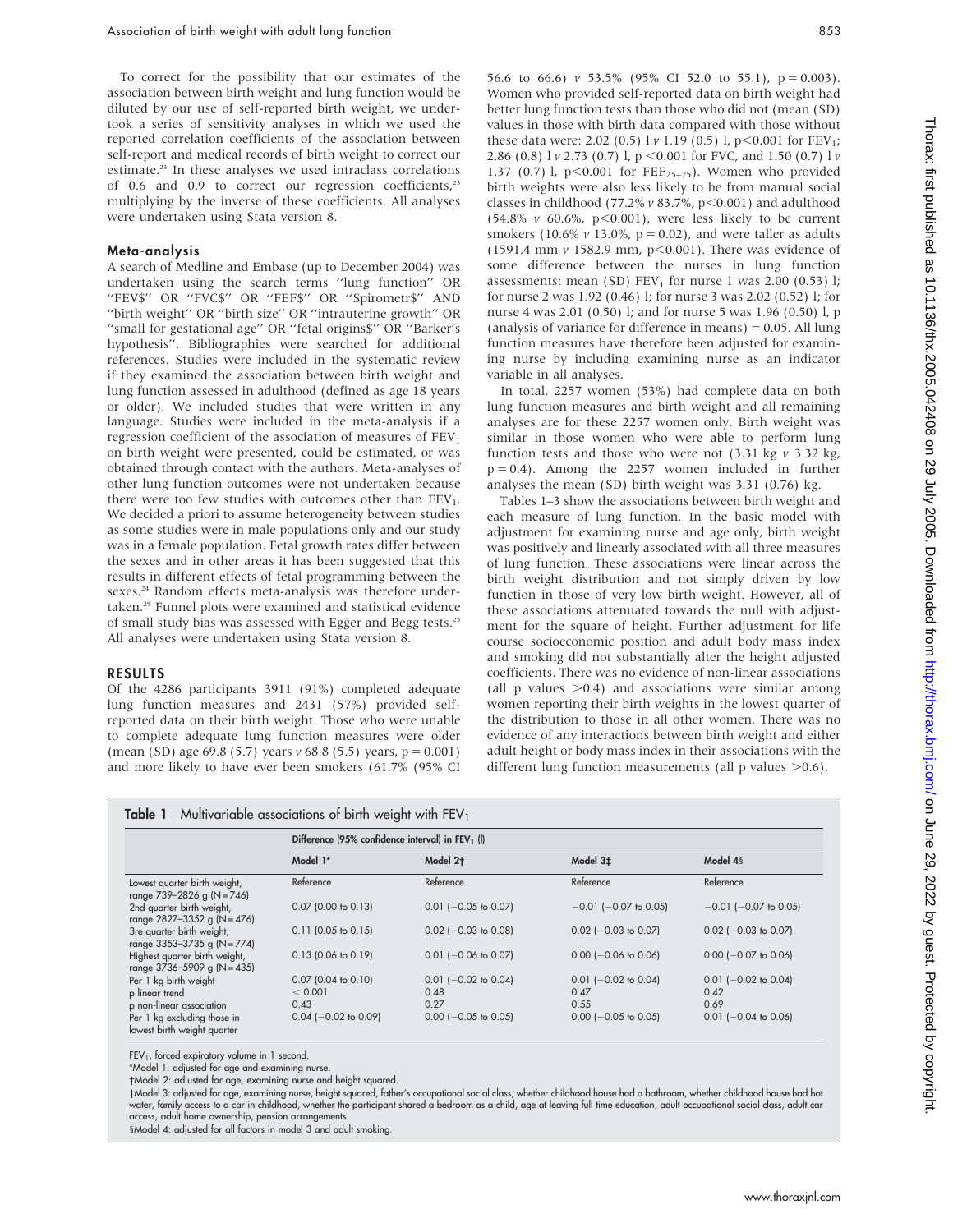|                                                                                        | Difference (95% confidence interval) in FVC (I) |                                    |                                    |                                    |  |
|----------------------------------------------------------------------------------------|-------------------------------------------------|------------------------------------|------------------------------------|------------------------------------|--|
|                                                                                        | Model 1*                                        | Model 2+                           | Model 3±                           | Model 4§                           |  |
| Lowest quarter birth weight,<br>range 739-2826 g (N=746)                               | Reference                                       | Reference                          | Reference                          | Reference                          |  |
| 2nd quarter birth weight,<br>range $2827 - 3352$ g (N = 476)                           | $0.15(0.04)$ to $0.26$                          | $0.07$ (-0.04 to 0.17)             | $0.04$ (-0.06 to 0.15)             | $0.04$ (-0.06 to 0.14)             |  |
| 3rd quarter birth weight, range 3353- 0.18 (0.09 to 0.27)<br>$3735 g (N = 774)$        |                                                 | $0.06$ (-0.03 to 0.17)             | $0.06$ (-0.03 to 0.15)             | $0.06$ ( $-0.03$ to 0.15)          |  |
| Highest quarter birth weight,<br>range $3736 - 5909$ g (N = 435)                       | $0.19$ (0.08 to 0.30)                           | $0.02$ (-0.08 to 0.13)             | $0.01$ (-0.09 to 0.12)             | $0.02$ (-0.09 to 0.12)             |  |
| Per 1 kg birth weight<br>p linear trend                                                | $0.10$ (0.05 to 0.15)<br>< 0.001                | $0.02$ (-0.03 to 0.07)<br>0.42     | $0.02$ (-0.03 to 0.07)<br>0.41     | $0.02$ (-0.02 to 0.07)<br>0.31     |  |
| p non-linear association<br>Per 1 kg excluding those in<br>lowest birth weight quarter | 0.24<br>$0.02$ (-0.07 to 0.11)                  | 0.19<br>$-0.04$ ( $-0.13$ to 0.05) | 0.35<br>$-0.02$ ( $-0.11$ to 0.07) | 0.34<br>$-0.01$ ( $-0.10$ to 0.08) |  |

FVC, forced vital capacity.

\*Model 1: adjusted for age and examining nurse.

Model 2: adjusted for age, examining nurse and height squared.

`Model 3: adjusted for age, examining nurse, height squared, father's occupational social class, whether childhood house had a bathroom, whether childhood house had hot water, family access to a car in childhood, whether the participant shared a bedroom as a child, age at leaving full time education, adult occupational social class, adult car access, adult home ownership, pension arrangements.

§Model 4: adjusted for all factors in model 3 and adult smoking.

### Sensitivity analyses

Using an intraclass correlation coefficient of 0.6 to correct for attenuation by errors, the associations of birth weight with lung function strengthened but remained non-significant in the fully adjusted models. The corrected fully adjusted change in  $FEV_1$  for a 1 kg increase in birth weight was  $0.02$  l (95% CI -0.01 to 0.03) and the fully adjusted change in FVC was 0.03 l (95% CI  $-0.01$  to 0.06). The results were unaltered from those presented in tables 1–3 using an intraclass correlation coefficient of 0.9.

Smoking status was strongly associated with lung function. For example,  $FEV_1$  was 0.11 l (95% CI -0.15 to -0.07) lower among women who were past smokers than in never smokers and was 0.38 l (95% CI  $-0.45$  to  $-0.32$ ) lower in current smokers than in never smokers in analyses adjusted for age, leg length (squared), adult and childhood social class, birth weight, and body mass index. When the analyses were repeated in strata according to smoking status, the results in women who were lifelong non-smokers and either single or married were similar to those in non-smokers and all other women. For example, the simple age and examining nurse adjusted change in  $FEV<sub>1</sub>$  per 1 kg increase in birth

weight among lifelong non-smokers  $(N = 1272)$  was 0.08 l (95% CI 0.04 to 0.11),  $p \le 0.001$  and, with additional adjustment for height squared, this attenuated to 0.02 l (95% CI  $-0.01$  to 0.05), p = 0.27.

## Meta-analysis

Ten studies<sup>7 9–11 13–16 26 27</sup> of the association between birth weight and lung function among adults were identified and these are summarised in table 4. Regression coefficients of the association of  $FEV<sub>1</sub>$  with birth weight were either presented or obtained from investigators for seven of these studies. When the results from these seven studies were pooled with the results form the British Women's Heart and Health study, there was a positive association between birth weight and  $FEV<sub>1</sub>$  adjusted for age, smoking, and height (or height squared) at the time of lung function measurement, with  $FEV_1$  increasing by 0.048 l (95% CI 0.026 to 0.070) for each increase of 1 kg birth weight (fig 1). Adjustment for other covariates as described in table 4 had also been made in some studies. There was weak statistical evidence of heterogeneity between these studies ( $p = 0.07$ ). There was no evidence of small study bias ( $p = 0.1$  for Egger test and

|                                                                  | Difference (95% confidence interval) in $FEF_{25-75}$ (l) |                        |                            |                              |  |
|------------------------------------------------------------------|-----------------------------------------------------------|------------------------|----------------------------|------------------------------|--|
|                                                                  | Model 1*                                                  | Model 2+               | Model 3±                   | Model 4§                     |  |
| Lowest quarter birth weight,<br>range 739-2826 g (N=746)         | Reference                                                 | Reference              | Reference                  | Reference                    |  |
| 2nd quarter birth weight,<br>range 2827-3352 g (N = 476)         | $0.05$ (-0.04 to 0.14)                                    | $0.01$ (-0.08 to 0.10) | $-0.01$ ( $-0.10$ to 0.08) | $-0.01$ ( $-0.10$ to 0.08)   |  |
| 3rd quarter birth weight,<br>range 3353-3735 g (N=774)           | $0.07$ (-0.01 to 0.15)                                    | $0.01$ (-0.07 to 0.09) | $0.01$ (-0.07 to 0.09)     | $0.00$ ( $-0.08$ to $0.08$ ) |  |
| Highest quarter birth weight,<br>range $3736 - 5909$ g (N = 435) | $0.08$ (-0.01 to 0.18)                                    | $0.00$ (-0.09 to 0.10) | $-0.01$ ( $-0.11$ to 0.08) | $-0.02$ ( $-0.12$ to 0.07)   |  |
| Per 1 kg birth weight                                            | $0.05$ (0.01 to 0.09)                                     | $0.01$ (-0.03 to 0.05) | $0.01$ (-0.04 to 0.05)     | $0.00$ (-0.04 to 0.04)       |  |
| P linear trend                                                   | 0.03                                                      | 0.67                   | 0.78                       | 0.88                         |  |
| p non-linear association                                         | 0.91                                                      | 0.94                   | 0.99                       | 0.98                         |  |
| Per 1 kg excluding those in<br>lowest birth weight quarter       | $0.04$ (-0.04 to 0.11)                                    | $0.01$ (-0.06 to 0.08) | $0.01$ (-0.07 to 0.08)     | $0.01$ (-0.07 to 0.08)       |  |

FEF<sub>25-75</sub>, forced expiratory flow rate during mid expiration.

\*Model 1: adjusted for age and examining nurse.

Model 2: adjusted for age, examining nurse and height squared.

`Model 3: adjusted for age, examining nurse, height squared, father's occupational social class, whether childhood house had a bathroom, whether childhood house had hot water, family access to a car in childhood, whether the participant shared a bedroom as a child, age at leaving full time education, adult occupational social class, adult car access, adult home ownership, pension arrangements.

1Model 4: adjusted for all factors in model 3 and adult smoking.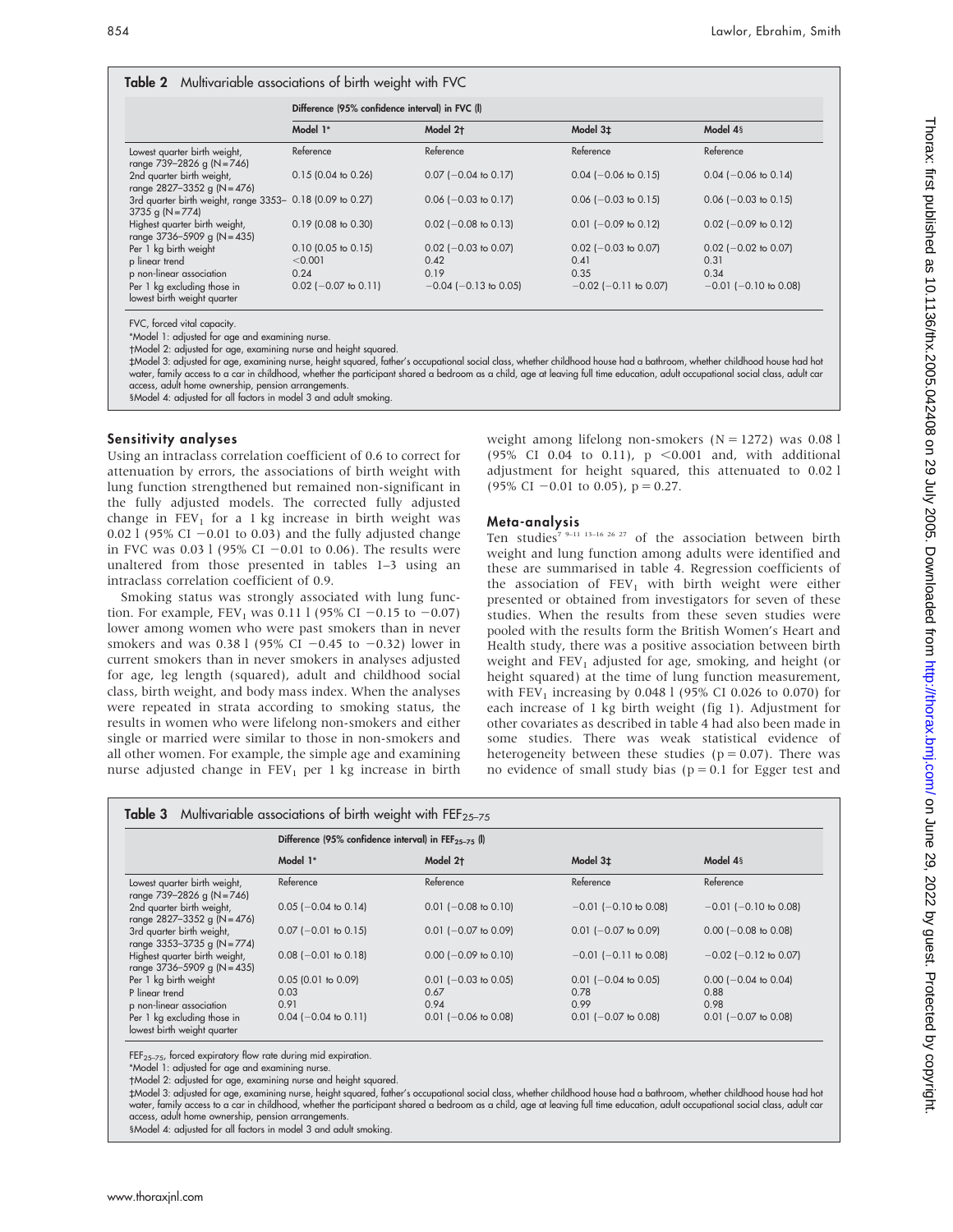

Figure 1 Meta-analysis of adult studies of the association between birth weight and forced expiratory volume in 1 second (FEV<sub>1</sub>) measured in adulthood. The regression coefficient (change in FEV<sub>1</sub> (I) per increase in 1 kg birth weight) and 95% confidence intervals are shown for each individual study. The boxes represent the regression coefficient and the size of the box indicates the weight given to that study in the metaanalysis (greater weight given to larger studies); the horizontal lines represent 95% confidence intervals. The diamond is the pooled effect obtained from combining the coefficients of each study. The vertical points of the diamond indicate the pooled regression coefficient and the two horizontal points the lower and upper 95% confidence intervals.

 $p = 0.2$  for Begg's test). Of the three studies for which regression coefficients could not be obtained, one found no evidence of an association between birth weight and lung function<sup>13</sup> while the other two found a positive linear association.<sup>10</sup><sup>27</sup>

## **DISCUSSION**

## Main results

We found no association between self-reported birth weight and measures of lung function at age 60–79 years in over 2000 British women once height was taken into account. Despite being one of the largest studies to date to assess the association between birth weight and lung function in adulthood, our results were imprecise and a meta-analysis suggested a positive association between birth weight and  $FEV<sub>1</sub>$ . Exclusion of the three studies for which regression coefficients could not be obtained would be unlikely to make a major difference to this modest effect, as they also showed only small effects and would have contributed about 15% to the weight of the meta-analysis. We considered whether the lack of adjustment for socioeconomic position in previous studies might have influenced their results. However, in the British Women's Heart and Health study further adjustment for a range of life course socioeconomic indicators, once adult height had been taken into account, did not alter the regression coefficient, suggesting that socioeconomic position is not a major confounder in this association. All of the regression coefficients included in our meta-analysis had been adjusted for height prior to pooling. Thus, despite the modest association between birth weight and adult height (Pearson's correlation coefficient in the region of 0.2–0.3 in this and other studies<sup>28</sup> <sup>29</sup>), the effect of birth weight on adult lung function is independent of adult height.

### Study limitations

Our response (60%) is moderate but consistent with other contemporary large epidemiological surveys.<sup>30</sup> As reported previously, participants were slightly younger than non– participants and less likely to have a primary care medical record of stroke or diabetes, although the prevalence of coronary heart disease and cancer did not vary between participants and non-participants.<sup>19</sup> The associations presented

here would be exaggerated if they were in the opposite direction or markedly weaker among non-participants. Our study is cross sectional. However, since the temporal nature of the association between birth weight and adult lung function is clear, reverse causality cannot explain our findings. An important limitation was the use of selfreported birth weight, and the fact that just 53% of the original cohort had data on birth weight and lung function tests. In previous studies we have shown that recalled birth weight in the British Women's Heart and Health Study is associated with adult anthropometric measurements in the ways one would expect, and the distribution of recalled birth weights in this cohort were similar to those of recorded weights for women of a similar age in the Hertfordshire cohort and the 1946 British birth cohort.<sup>20 21</sup> The mean (SD) self-reported birth weight of women in our study was 3.31 (0.76) kg, which is consistent with hospital records of women born between 1923 and 1930 in Hertfordshire (mean 3.42 kg, SD not provided), $31$  and also with women in the 1946 British birth cohort (mean (SD) 3.32 (0.49) kg; personal communication from Professor D Kuh, University College London). Participants who provided birth weight data in our study had better lung function, were from more affluent social groups, were taller, and were less likely to be current smokers than those who did not provide birth weight data. However, inclusion of these variables in the regression models should yield unbiased estimates. In a number of studies self-reported birth weight has been found to correlate well with hospital records (correlation coefficients in the range of 0.64–0.86), although absolute levels of accuracy may be poor.<sup>23</sup> It is difficult to see how objective measurements such as lung function could influence birth weight recall, and therefore misclassification is likely to be non-differential and may, as a result, have diluted the associations. Our null results may therefore reflect the use of self-reported birth weight.

## Fetal origins of adult lung function

We identified 10 reports of the association between birth weight and lung function measured in adulthood, six of which reported a positive association between birth weight and lung function adjusted for age, height and smoking $7-$ 10 26 27 and four of which, like our study, reported a null association.12–15 In reality, as fig 1 shows, there is little heterogeneity between the studies with most demonstrating weak positive but imprecise associations between birth weight and  $FEV<sub>1</sub>$ . Our study is in women only and there is some suggestion from fig 1 that our results differ from other studies in being closer to the null value (although there was no strong statistical evidence to support this). A weaker effect in our study compared with other studies could be due to the effect of non-differential bias resulting from our use of selfreported birth weight as discussed above but, in the Caerphilly study<sup>26</sup> of men, self-report of birth weight in adulthood was also used and yet this study found a more positive association than that found in our study. Other studies included both sexes or were of men only. Thus, the weaker effect in our study may be explained by a weaker effect of birth weight on adult lung function in women than in men. Fetal growth rates differ between the sexes and in other areas it has been suggested that this results in different effects of fetal programming between the sexes.<sup>24</sup> Just one study presented results stratified by sex (fig 1), and there was no evidence from this study that the effect of birth weight on  $FEV<sub>1</sub>$  differed between women and men.<sup>9</sup>

The magnitude of effect in individual studies and when these studies are pooled is modest. A 1 kg difference in birth weight is large and would be very difficult to obtain by modification of any known environmental risk factors, yet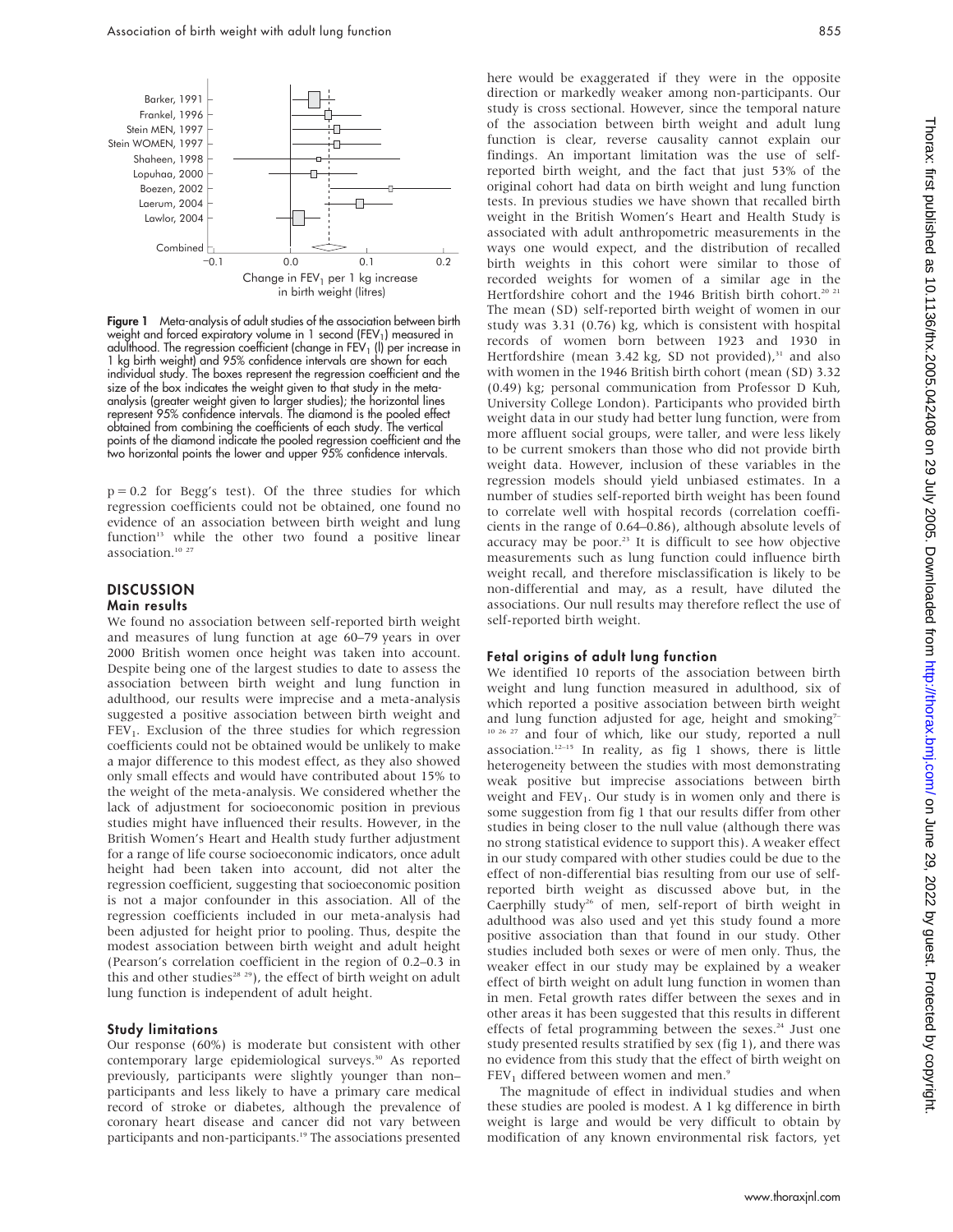| First author (year<br>of publication)      | Study type                                            | N    | Country                                               | Age at lung<br>function tests | Source of birth<br>weight data   | Main results (as<br>published)                                                                                                                                                                     | $\beta$ (SE) coefficient<br>$\frac{1}{\text{kg}}$ used in<br>meta-analysis* | <b>Factors controlled</b><br>for                                                                                                                                                                                                                                                                        |
|--------------------------------------------|-------------------------------------------------------|------|-------------------------------------------------------|-------------------------------|----------------------------------|----------------------------------------------------------------------------------------------------------------------------------------------------------------------------------------------------|-----------------------------------------------------------------------------|---------------------------------------------------------------------------------------------------------------------------------------------------------------------------------------------------------------------------------------------------------------------------------------------------------|
| Barker (1991) <sup>7</sup>                 | Retrospective<br>cohort                               | 825  | England                                               | 59-70                         | Obstetric<br>records             | Change per 1 lb birth<br>weight:<br>FEV: 0.06<br>$(0.02 \text{ to } 0.09)$                                                                                                                         | 0.03(0.014)                                                                 | Age, height,<br>smoking, social<br>class at birth                                                                                                                                                                                                                                                       |
|                                            | Strachan (1994) <sup>27</sup> Prospective cohort 1186 |      | England &<br>Wales                                    | $34 - 35$                     | Obtained at birth                | Positive linear trend<br>of $FEV1$ across quarters<br>of birth weight<br>$(p=0.011)$                                                                                                               | Not available                                                               | Sex, height,<br>smoking, father's<br>social class                                                                                                                                                                                                                                                       |
| Frankel (1996) <sup>26</sup>               | Prospective cohort 1258                               |      | Wales                                                 | $45 - 59$                     | Self-report                      | Positive linear trend of<br>$FEV1$ across quarters<br>$(p = 0.06)$                                                                                                                                 | $0.047$ (0.023)                                                             | Age, height<br>squared (male<br>only study)                                                                                                                                                                                                                                                             |
| Stein (1997) <sup>9</sup>                  | Birth cohort<br>follow-up                             | 286  | India                                                 | $38 - 59$                     | Obstetric<br>records             | Change per 1 lb<br>birth weight:<br>$FEV1$ in men: 0.16  <br>$(-0.02 \text{ to } 0.33)$<br>$FEV1$ in women: 0.14 l<br>$(0.00 \text{ to } 0.30)$                                                    | 0.06(0.03)                                                                  | Age, height, body<br>mass index, social<br>class, smoking<br>(results stratified<br>by sex)                                                                                                                                                                                                             |
| Shaheen (1998) <sup>15</sup> Retrospective | cohort                                                | 239  | Scotland                                              | Mean (SD)<br>57.6(4.3)        | Obstetric<br>record              | Change per kg<br>birth weight:<br>FEV <sub>1</sub> : 0.036 $\sqrt{-0.074}$<br>to 0.147)<br>FVC: 0.010<br>$(-0.119)$ to 0.139)                                                                      | 0.036(0.057)                                                                | Age, sex, height,<br>smoking and type<br>of spyrometer                                                                                                                                                                                                                                                  |
| Lopuhaa (2000) <sup>14</sup> Retrospective | cohort                                                | 726  | The Netherlands 50                                    |                               | Birth records                    | p values for linear trends 0.03 (0.03)<br>across four categories of<br>birth weight:<br>$FEV_1: p = 0.6$<br>$FVC: p = 0.6$<br>$FEV1/FVC: p=0.8$                                                    |                                                                             | Age, sex, height                                                                                                                                                                                                                                                                                        |
| Cheung $(2001)^{13}$                       | Prospective birth<br>cohort                           | 120  | China                                                 | 30                            | Birth records                    | p values for linear trends Not available<br>across seven categories<br>of birth weight:<br>$FEV_1: p=0.36$<br>$FVC: p = 0.87$<br>$FEV1/FVC: p = 0.30$                                              |                                                                             | Age, sex, height                                                                                                                                                                                                                                                                                        |
| Boezen (2002) <sup>30</sup>                | Prospective cohort 590                                |      | The Netherlands 18-22                                 |                               | Obstetric<br>records             | Change per 100 g<br>decrease in birth weight<br>$FEV_1: -0.013$<br>(SE 0.004)                                                                                                                      | 0.13(0.04)                                                                  | Age, height,<br>smoking, maternal<br>smoking in<br>pregnancy, sex,<br>birth order,<br>gestational age                                                                                                                                                                                                   |
| Edwards (2003) <sup>10</sup>               | Record linkage<br>cohort study                        | 323  | Scotland                                              | $45 - 50$                     | Obstetric<br>records             | p values for linear trends Not available<br>across five categories of<br>birth weight:<br>FEV <sub>1</sub> men: $p = 0.04$<br>$FEV1$ women: $p = 0.01$<br>FVC men: p<0.01<br>FVC women: $p < 0.01$ |                                                                             | Age, height,<br>weight, smoking,<br>deprivation<br>category, sex,<br>parity, gestational<br>uge                                                                                                                                                                                                         |
| Laerum (2004) <sup>16</sup>                | Retrospective<br>cohort                               | 1514 | Denmark, Estonia, 20-44<br>Iceland, Norway,<br>Sweden |                               | Birth or<br>obstetric<br>records | Change per 500 g birth 0.09 (0.024)<br>weight<br>FEV <sub>1</sub> : 0.45 ( $-0.52$ )<br>to 1.41) % predicted<br>FVC: $0.47$ (-0.52)<br>to $1.46$ ) % predicted                                     |                                                                             | Age, sex, height,<br>prematurity, study<br>centre (country),<br>BMI, allergic<br>rhinitis, parental<br>and adult smoking<br>(the results in the<br>published study<br>were also adjusted<br>for birth length; the<br>results included in<br>our meta-analysis<br>were not adjusted<br>for birth length) |

this large difference in birth weight was associated with a difference of just 0.05 l in  $FEV<sub>1</sub>$  in the pooled analysis. This compares with the difference of  $-0.38$  l between women who were current smokers and those who had never smoked in the British Women's Heart and Health Study. However, whereas current smoking will have a direct effect on lung function, birth weight per se is unlikely to have a direct effect on adult lung function. Birth weight in these analyses is acting as a proxy marker for some other (environmental or

genetic) exposure that influences birth size and has a lasting effect on adult lung function. While genetic factors are important determinants of birth size, and heritability studies suggest that there are important genetic determinants of adult lung function that are independent of atopic disease, cigarette smoking, height, age or sex,32–34 we are unaware of any candidate genes that are related both to birth weight and lung function and that could therefore explain their association.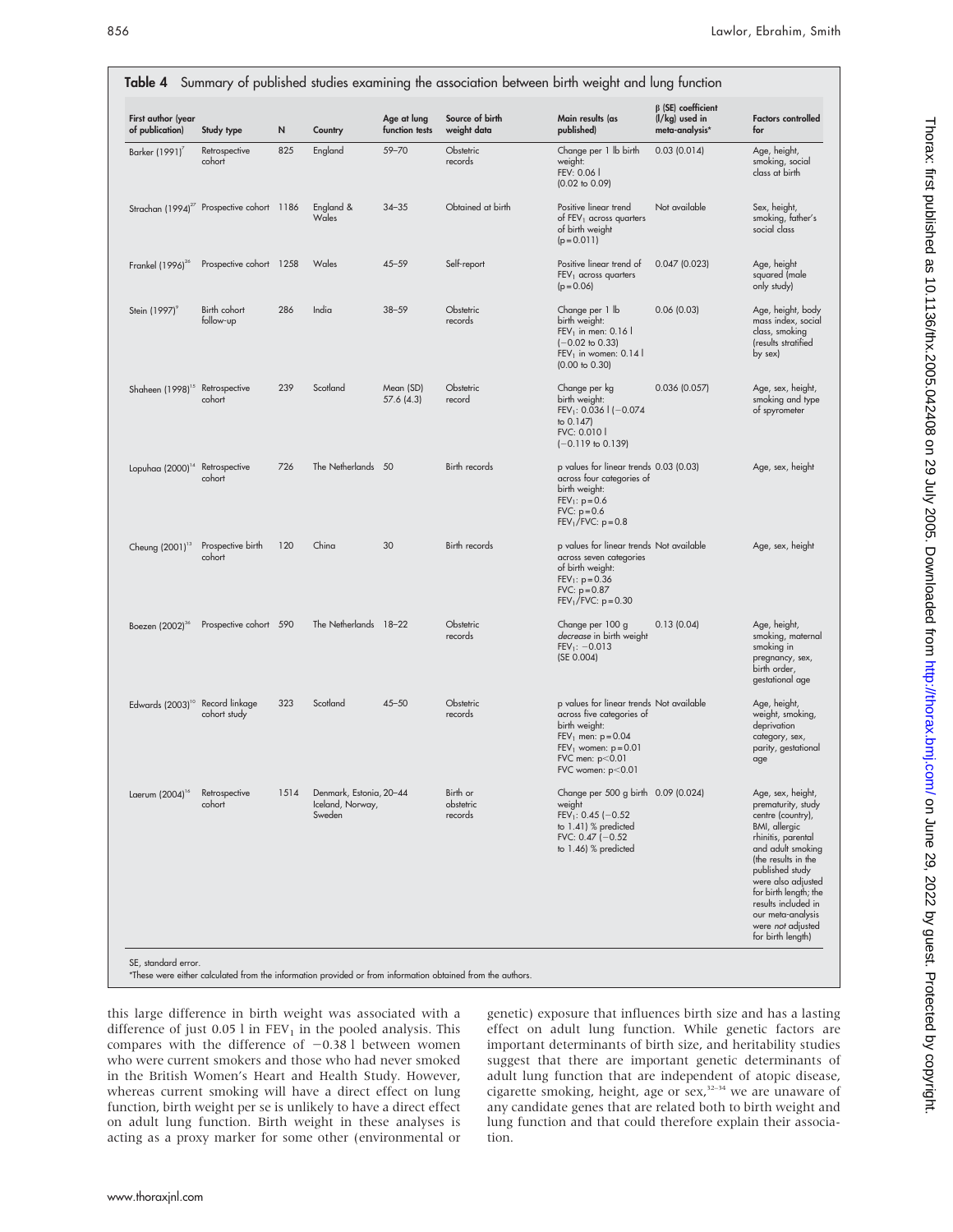Lung function increases in healthy children reaching a maximum in late adolescence/early twenties, stays at this level throughout adulthood, and then begins to decline with age in late adulthood.<sup>35</sup> Intrauterine exposures could affect this normal trajectory in a number of different ways. Exposures that result in retarded fetal growth may irrecoverably constrain the growth of an individual's airways and result in poorer lung function that persists into adulthood.<sup>5</sup> In this scenario a low birth weight individual would have a similar pattern of lung development across their life course, but would tend to have poorer lung function at any age compared with an individual of normal birth weight. Maternal smoking during pregnancy and maternal nutrition across her life course and during pregnancy may be important factors affecting fetal growth and lung development.<sup>5</sup> All of the studies included in our meta-analysis had adjusted for participant smoking, but only one had adjusted for maternal smoking during pregnancy.<sup>36</sup> Maternal smoking during pregnancy is a strong determinant of birth weight<sup>37</sup> and could affect adult lung function via two pathways. Firstly, maternal smoking is strongly related to offspring smoking,<sup>38</sup> which will have a direct effect on their lung function. If this were the only pathway through which maternal smoking affected adult lung function, then adjustment for the more proximal ''own smoking'' would adequately account for the effect of maternal smoking. However, there is evidence that maternal smoking during pregnancy has a direct effect on lung development and lung function in the offspring, irrespective of whether the offspring smokes,<sup>36 39</sup> providing a mechanism by which adult lung function might be related to maternal smoking during pregnancy. Independence of the effects of maternal smoking during pregnancy from birth weight on adult lung function was demonstrated by Boezen et al,<sup>36</sup> but it is impossible from the results presented to determine the extent of attenuation of the birth weight association with adjustment for maternal smoking. If maternal smoking is an important influence, our null findings might be explained by the relatively older age of our participants compared with other studies which were of younger women, as female smoking rates were extremely low in Britain in the 1920s and 1930s (with fewer than 0.1% of women in the 20–40 year age range smoking during these decades<sup>40</sup>). Thus, in our study exposure to smoking during pregnancy simply did not arise for the vast majority of offspring and consequently could not provide a link between birth weight and adult lung function.

Postnatal factors such as acute respiratory infections might also affect lung growth and development differentially in low and normal birth weight infants, resulting in a slower increase in function during childhood and a lower adult plateau. Since respiratory infections are more common in those of low birth weight, this might provide another mechanism linking low birth weight to poorer lung function in later adulthood. Some support for this hypothesis is provided by one study in which adjustment for childhood respiratory infections attenuated the association between birth weight and adult lung function towards the null.<sup>15</sup>

One way to further explore the effect of intrauterine factors on lung development trajectories across the life course would be to examine the relationship of birth weight with repeated measurements of lung function taken within the same cohort across their life course. We are unaware of any study with repeated measurements of lung function that could determine whether the effect of birth weight varies with age.

In conclusion, our results suggest that birth weight is positively associated with lung function in adulthood. The effect is small but does add to the evidence of a role for intrauterine factors in lung growth and development.

## ACKNOWLEDGEMENTS

The authors thank all of general practitioners and their staff who have supported data collection and the women who have participated in the study; Rita Patel, Carol Bedford, Alison Emerton, Nicola Frecknall, Karen Jones, Mark Taylor, Simone Watson, and Katherine Wornell for collecting and entering data; and Yoav Ben-Shlomo and Birger Laerum for providing additional information from their studies.

#### Authors' affiliations .....................

### D A Lawlor, S Ebrahim, G Davey Smith, Department of Social Medicine, University of Bristol, Bristol, UK

The British Women's Heart and Health Study is funded by the (UK) Department of Health. DA Lawlor is funded by a (UK) Department of Health career scientist award. The views expressed in this publication are those of the authors and not necessarily those of the Department of Health.

Conflict of interests: none

#### **REFERENCES**

- 1 Strachan DP. Ventilatory function, height, and mortality among lifelong non-smokers. J Epidemiol Community Health 1992;46:66–70.
- 2 Hole DJ, Watt GC, Davey Smith G, et al. Impaired lung function and mortality risk in men and women: findings from the Renfrew and Paisley prospective population study. BMJ 1996;313:711-5.
- 3 Schunemann HJ, Dorn J, Grant BJ, et al. Pulmonary function is a long-term predictor of mortality in the general population: 29-year follow-up of the Buffalo Health Study. Chest 2000;118:656–64.
- 4 Barker DJP. Mothers, babies and health in later life. London: Churchill Livingstone, 1998.
- 5 Warner JO, Jones CA. Fetal origins of lung disease. In: Barker DJP, eds. Fetal origins of cardiovascular and lung disease. New York: Marcel Dekker, 2001:297–321.
- 6 Lawlor DA, Ben-Shlomo Y, Leon DA. Pre-adult influences on cardiovascular disease. In: Kuh D, Ben-Shlomo Y, eds. *A life course approach to chronic<br>disease epidemiology. Oxford: Oxford University Press, 2004:41–76.<br>7 Barker DJ, Godfrey KM, Fall C, <i>et al.* Relation of birth weight and childhoo
- respiratory infection to adult lung function and death from chronic obstructive airways disease. BMJ 1991;303:671–5.
- 8 Rona RJ, Gulliford MC, Chinn S. Effects of prematurity and intrauterine growth on respiratory health and lung function in childhood. BMJ 1993;306:817–20.
- 9 Stein CE, Kumaran K, Fall CH, et al. Relation of fetal growth to adult lung function in south India. Thorax 1997;52:895–9.
- 10 Edwards CA, Osman LM, Godden DJ, et al. Relationship between birth weight and adult lung function: controlling for maternal factors. Thorax 2003;58:1061–5.
- 11 Boezen HM, Vonk JM, van Aalderen WM, et al. Perinatal predictors of respiratory symptoms and lung function at a young adult age. *Eur Respir J*<br>2002;**20**:383–90.
- 12 Matthes JW, Lewis PA, Davies DP, et al. Birth weight at term and lung function in adolescence: no evidence for a programmed effect. Arch Dis Child 1995;73:231–4.
- 13 Cheung YB, Karlberg JP, Low L, et al. Birth weight and adult lung function in China. Thorax 2001;56:85.
- 14 Lopuhaa CE, Roseboom TJ, Osmond C, et al. Atopy, lung function, and obstructive airways disease after prenatal exposure to famine. Thorax 2000;55:555–61.
- 15 Shaheen SO, Sterne JA, Tucker JS, et al. Birth weight, childhood lower respiratory tract infection, and adult lung function. Thorax 1998;53:549–53.
- 16 Laerum BN, Svanes C, Gulsvik A, et al. Is birth weight related to lung function and asthma symptoms in Nordic-Baltic adults? Respir Med 2004;98:611–8.
- 17 Kramer MS. Socioeconomic determinants of intrauterine growth retardation. Eur J Clin Nutr 1998;52(Suppl 1):S29–32.
- 18 Lawlor DA, Ebrahim S, Davey Smith G. Association between self-reported childhood socioeconomic position and adult lung function: findings from the
- British Women's Heart and Health Study. *Thorax* 2004;**59**:199–203.<br>19 **Lawlor DA**, Bedford C, Taylor M, *et al.* Geographic variation in<br>cardiovascular disease, risk factors and their control in older women: British Women's Heart and Health Study. J Epidemiol Community Health 2003;57:134–40.
- 20 Lawlor DA, Ebrahim S, Davey Smith G. The association between components of adult height and type II diabetes and insulin resistance: British Women's Heart and Health Study. Diabetologia 2002;45:1097–106.
- 21 Lawlor DA, Davey Smith G, Ebrahim S. Birth weight is inversely associated with coronary heart disease in post-menopausal women: findings from the British Women's Heart and Health Study. J Epidemiol Community Health 2004;58:120–5.
- 22 Cole TJ. Linear and proportional regression models in the prediction of ventilatory function. J R Stat Soc Ser A 1975;138:297–324.
- 23 Allen DS, Ellison GT, dos SS, I, *et al.* Determinants of the availability and<br>accuracy of self-reported birth weight in middle-aged and elderly women.<br>Am *J Epidemiol* 2002;1**55**:379–84.